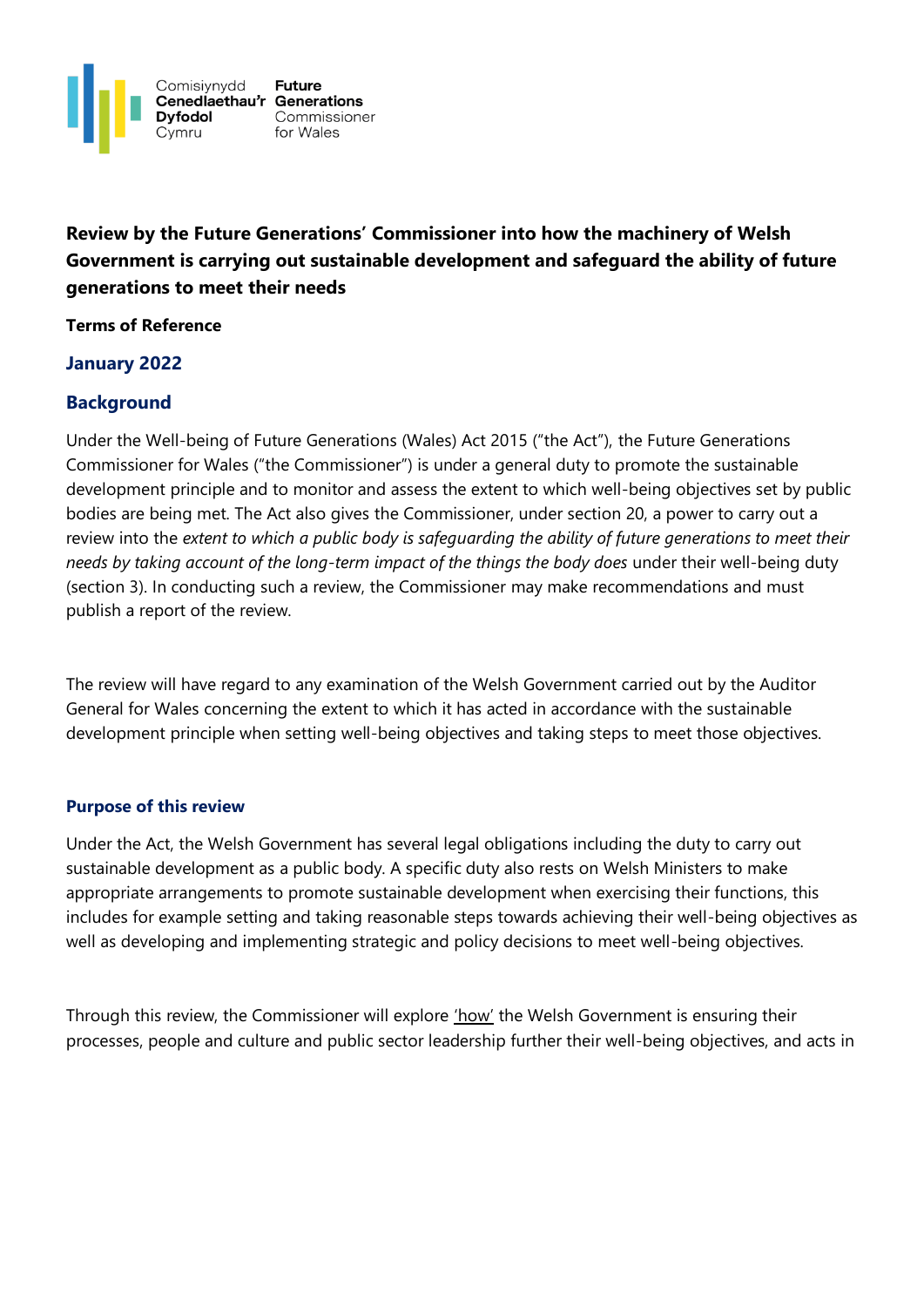

accordance with the sustainable development principle by taking greater account of the long-term impact of the things they do – rather than review ' $w$ hat' it is seeking to achieve by them.

The Commissioner has drawn on a range of evidence to determine that a review at this time is needed, including the Commissioner's own **Future Generations Report (2020)**, the Auditor General's report '[Implementing the Well-being of](https://audit.wales/sites/default/files/2020-11/implementing_wfg_act_wg_0.pdf) Future Generations Act' (2019) and the Public Accounts Committee (5<sup>th</sup> Senedd) report '[Delivering for Future Generations: The Story so Far](https://senedd.wales/media/sjrp5vm0/cr-ld14223-e.pdf)' (2021) which all highlighted barriers and areas for improvement associated with implementation of the Act within Welsh Government. Specifically, these reports found that:

- *'Welsh Government and civil servants continue to introduce new guidance, policy, legislation and reviews that overlook the Act and create new layers of complexity and governance. This displays a lack of integrated thinking and suggests that the Cabinet needs more robust mechanisms for join-up and seeing the big picture.'* [\(Future Generations Commissioner,](https://www.futuregenerations.wales/wp-content/uploads/2020/05/FGC-Report-English.pdf) page 111: 2020).
- *'The implementation of the cultural change required by Well-being of Future Generations (Wales) Act has not been sufficiently resourced – both within government and for the public bodies they sponsor… In seeking to close this implementation gap, Welsh Government should be applying the ways of working in how they design, resource, deliver and evaluate the implementation of policy and legislation.'* [\(Future Generations](https://www.futuregenerations.wales/wp-content/uploads/2020/05/FGC-Report-English.pdf)  [Commissioner,](https://www.futuregenerations.wales/wp-content/uploads/2020/05/FGC-Report-English.pdf) page 111: 2020).
- *'In the steps we reviewed, the Welsh Government was applying the five ways of working in various ways although we identified some common opportunities for improvement […]. The Welsh Government could improve its evidence of the long-term impact of the steps and build its understanding of prevention'*. [\(Audit Wales,](https://audit.wales/sites/default/files/2020-11/implementing_wfg_act_wg_0.pdf) page 15: 2019).
- *'The Welsh Ministers were slow to implement and promote the Act in the years immediately after it was passed. Consequently, the Welsh civil service did not implement the Act well enough internally and did not make it clear to public bodies that it expected them to do so too. This has been a fundamental barrier to implementation, the impact of which is still evident across the public sector today.'* [\(Public Accounts](https://senedd.wales/media/sjrp5vm0/cr-ld14223-e.pdf)  [Committee,](https://senedd.wales/media/sjrp5vm0/cr-ld14223-e.pdf) page 7: 2021).

**The Commissioner would like now to explore how Welsh Government applies the Act and meets their duties in the design, development, and delivery of policy decisions – specifically the implementation of Welsh Government's well-being objectives – with a view to identifying good**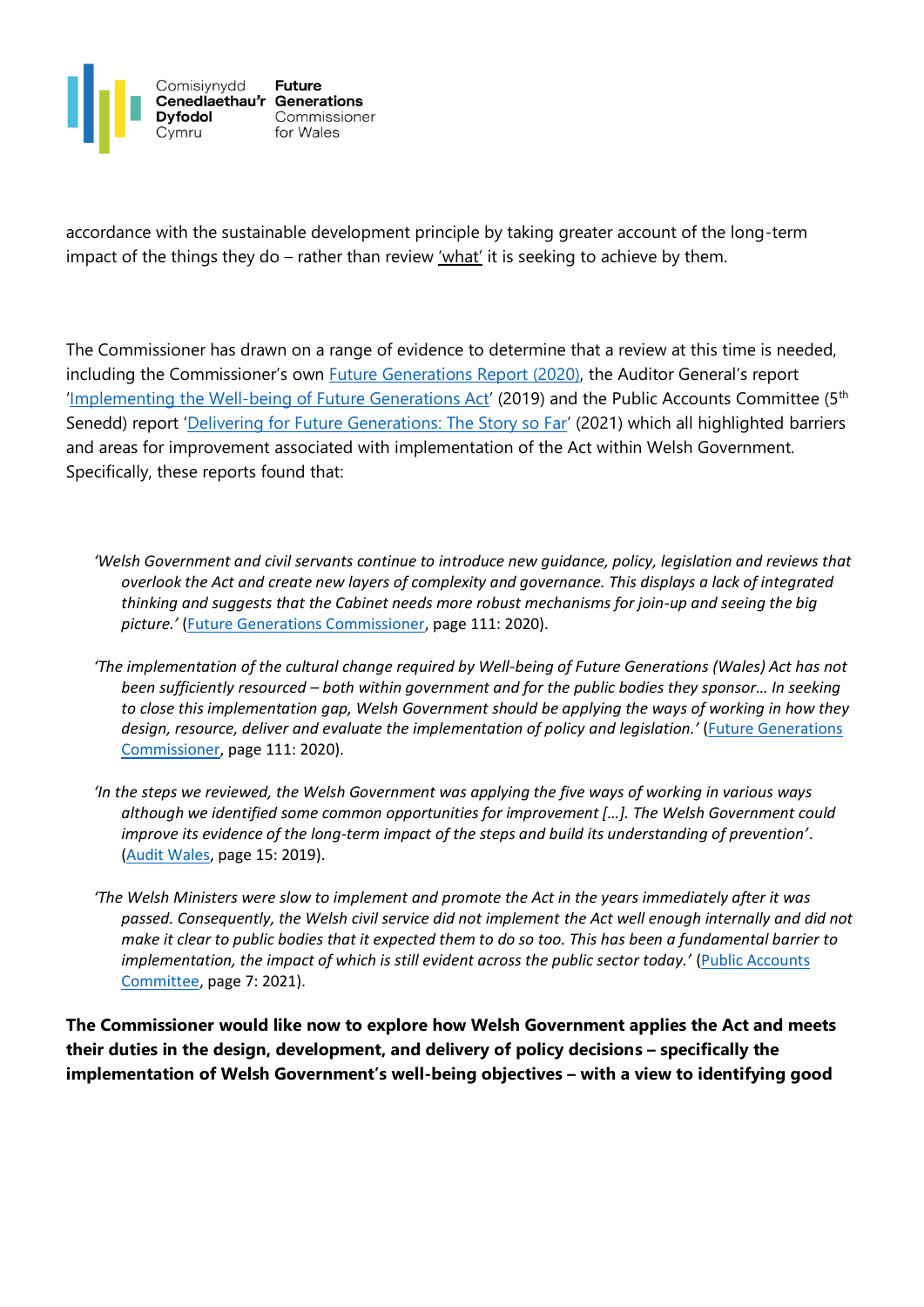

# **practice and recommending any improvements that may be required to further embed the Act into Welsh Government's working culture so that it can best safeguard the ability of future generations to meet their needs and take account of the long-term impact of their actions.**

The review will focus on steps the Welsh Government is taking on apprenticeships policy as the main case study and will draw on a limited number of other areas as needed.

## **Outputs and Outcomes**

In accordance with section 20 of the Act, the Commissioner will publish a report concluding the review, which may include formal recommendations, and will send a copy to Welsh Ministers.

The Commissioner will also seek to produce more engaging products to help support the implementation of potential recommendations and to support learning and improvement for Welsh Government. These products will be designed to be shared with the other public bodies in Wales to help discharge their well-being duties. Involving Welsh Government, early findings or opportunities for improvements may also be published.

## **Our approach**

'How' policy is implemented is as important to the Act's mission as 'what' that policy seeks to accomplish as stated in the Welsh Government's Statutory Guidance (SPSF 1, 2016). The Commissioner's Future [Generations Report](https://www.futuregenerations.wales/wp-content/uploads/2020/05/FGC-Report-English.pdf) highlights that those public bodies which are successfully driving cultural change are those *'who have not only invested in corporate structures, but upskilled and explained the national mission of the Act to their wider staff, instilling a broader purpose within their workforce'* (page 104: 2020). The [Report](https://www.futuregenerations.wales/wp-content/uploads/2020/05/FGC-Report-English.pdf) also emphasised the importance for future generations of having a government which is sustainable, taking account of the long-term impact of the things they do and acting in accordance with the sustainable development principle, including through *'Civil servants that seek to reduce bureaucracy and complexity, collaborating with others to understand and proactively breakdown barriers to integration'*  (page 100: 2020).

The Act requires one of the greatest cultural change programmes the Welsh public sector has ever undergone. This cannot be achieved unless the internal workings of public bodies – their processes including their policy formulation and delivery, and their workforces and internal culture – are acting in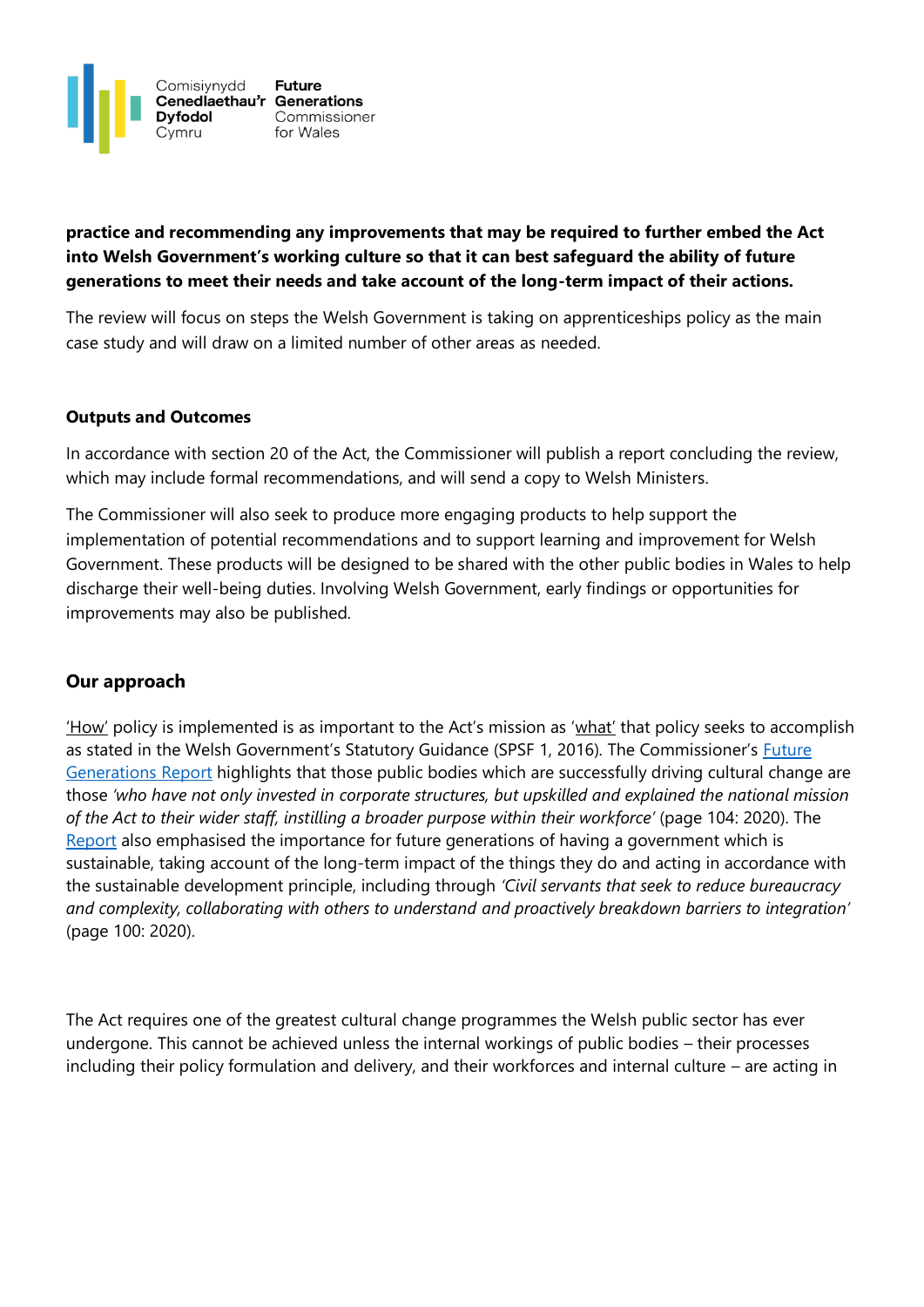

accordance with the sustainable development principle, and are promoting and enabling sustainable development as required by the Act. The Welsh Government also has a particularly important role to play, as the leader of public bodies and as they set national policies for everyone in Wales.

As the [Future Generations Report](https://www.futuregenerations.wales/wp-content/uploads/2020/05/FGC-Report-English.pdf) stated: *"To fully embed the Act, people, policies and practice need to be working in harmony"* (page 52: 2020) and the Commissioner would like to help build on current good practice and provide recommendations on how to further embed the Act to improve the well-being of current and future generations.

The review will be structured around three themes:

- 1. Processes.
- Understanding the internal processes at all levels in place within Welsh Government, including Cabinet and Directorates, to ensure the Act's duties and core objective of sustainable development and improvement of the well-being of current and future generations is the central organising principle which is reflected in all processes related to policy design, implementation, delivery and evaluation.
- Understanding where ownership over application of the Act within these processes lies.
- Exploring performance frameworks to understand the extent to which they promote the Act through their design and application.
- Understanding how the policy making system in Welsh Government ensures policies are developed in accordance with the sustainable development principle and the well-being duties.
- 2. People and Culture.
- Understanding how the Welsh Government civil service uses the Act and exhibits those sustainable behaviours required by the Act, the actions the Welsh Government has put in place to shift the culture towards the five ways of working, and the pursuit of sustainable development throughout the policy design, implementation and evaluation processes.
- Considering capacity within the Welsh Government civil service, and the implications this has for their understanding and application of the Act.
- 3. Public Sector Leadership.
- Understanding how Welsh Government is exercising their leadership role in helping other public bodies to implement the Act and in promoting sustainable development and the well-being goals.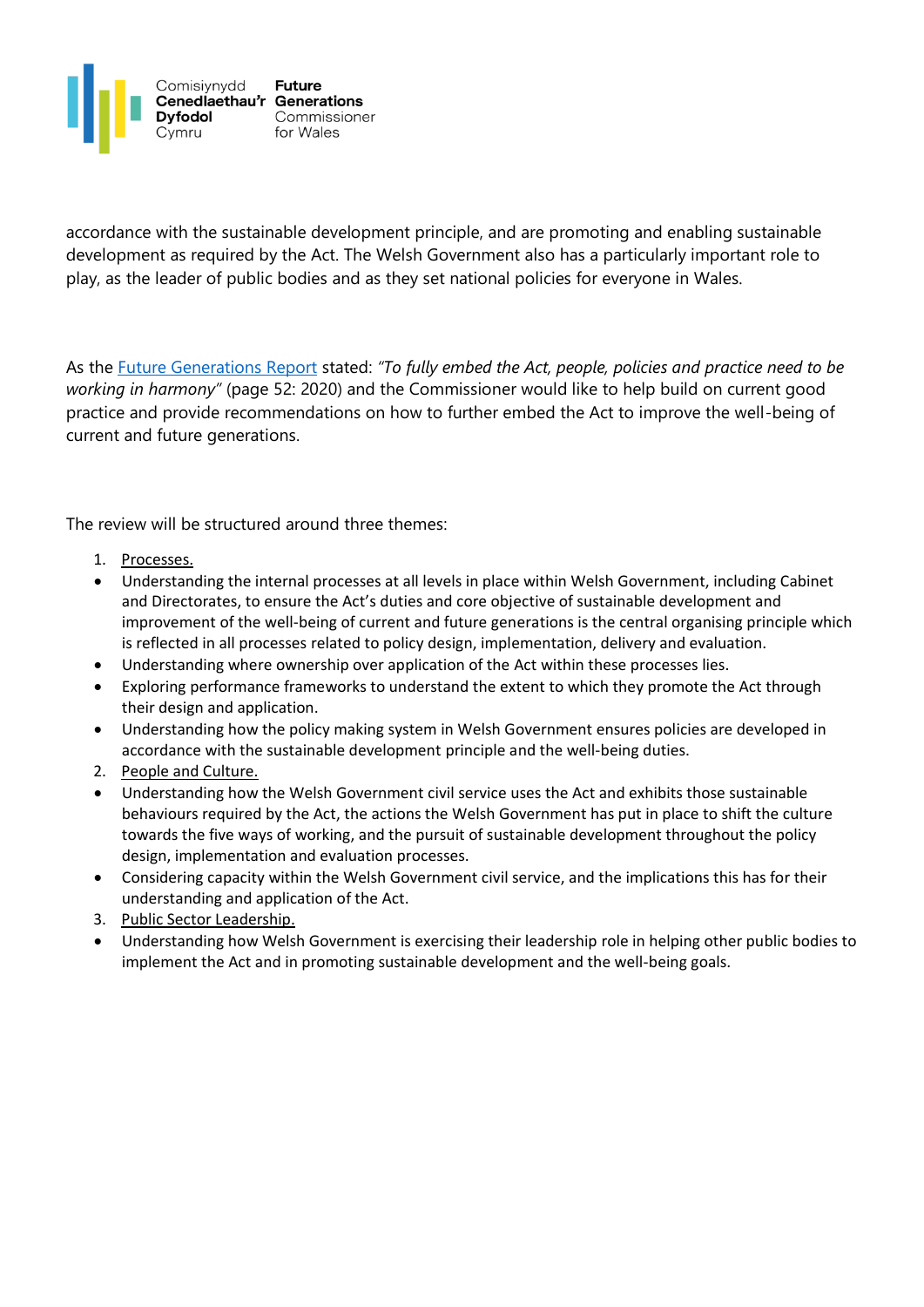

Focusing on the overall themes of processes, people and culture, and public sector leadership, the review will look in particular at the extent to which:

- 1. Welsh Government's internal governance processes, including how Ministerial commitments delivered by the civil service, are efficient and implement the Act;
- 2. The sustainable development principle and its five ways of working are being applied at all levels of the organisation;
- 3. Welsh Government ensures it is taking all reasonable steps to meet their objectives;
- 4. Well-being objectives, and steps to achieve these, are considered across Ministerial portfolios and how the sustainable development principle is applied to the corporate functions (corporate planning, financial planning, workforce planning, procurement, assets, risk management, performance management);
- 5. The policy development, delivery and evaluation processes apply the sustainable development principle and meet the well-being objectives;
- 6. There is a good level of understanding, awareness and application of the Well-being of Future Generations Act and its duties by Welsh Ministers and the Welsh Government civil service;
- 7. Welsh Government is leading public services in the implementation of the Act, including (but not limited to) sharing learning, removing barriers, and encouraging innovation;
- 8. Welsh Government is taking steps to address the findings identified by the Public Accounts Committee (5th Senedd) [report](https://senedd.wales/senedd-now/senedd-blog/delivering-for-future-generations-the-story-so-far/) *[Delivering for Future Generations: The story so far](https://senedd.wales/media/sjrp5vm0/cr-ld14223-e.pdf)* (2021)(recognising that implementation of the recommendations contained within the report remains within the remit of the Senedd's Public Accounts and Public Administration Committee); and the [Future Generations Report 2020](https://www.futuregenerations.wales/wp-content/uploads/2020/05/FGC-Report-English.pdf) (recognising that the Welsh Government's official response to the Future Generations Report 2020 was published on 18 October 2021);
- 9. Sustainable development is the central organising principle of Welsh Government, as the Well-Being [Statement](https://gov.wales/sites/default/files/publications/2021-06/programme-for-government-2021-to-2026-well-being-statement.pdf) accompanying their well-being objectives recognises.

The review will be conducted with an understanding of the parameters within which the Welsh Government operates, including pressures brought on by an increase in new Covid-19 variants posing potential ongoing challenge into 2022. The Commissioner will bear this in mind in the conduct of the review while recognising that using the Act in times of crisis is particularly important.

Walking the talk of the Act, using in particular involvement, integration and collaboration, the Commissioner will seek to work in a collaborative manner with the Welsh Government.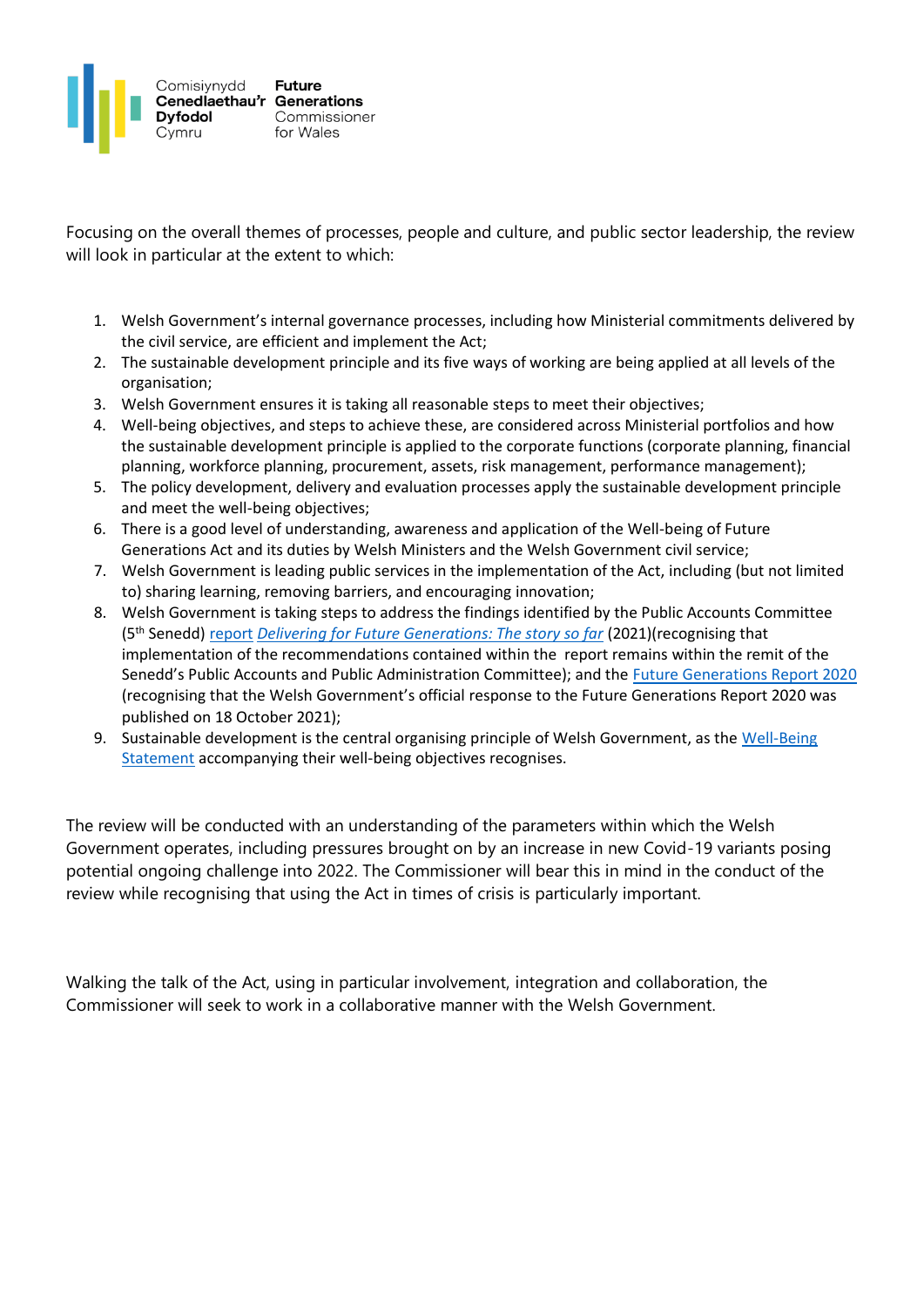

## **Focus of the review**

To allow the Commissioner to understand how the Act is being implemented within the machinery of Welsh Government, the review will focus on multiple policy steps to meet well-being objectives included in the Welsh Government's Well-being Statement 2021 and the Programme for Government. The review will focus mainly on the following 'steps' in the field of skills related to apprenticeships contained in the [Programme for Government:](https://gov.wales/sites/default/files/publications/2021-06/programme-for-government-2021-to-2026.pdf)

- Create 125,000 all-age apprenticeships.
- Increase apprenticeships in care and recruit more Welsh speakers.
- Expand the use of shared and degree apprenticeships.

The review will also draw on a limited number of other policy areas, as needed, to draw on existing practice and including the good practice we have already seen to understand processes for integration across government and to enable the Commissioner to make recommendations relevant to Welsh Government as a whole.

The review will focus mainly on the selected three steps in the field of skills related to apprenticeships for the following reasons:

- Skills is a fundamental issue for the well-being of future generations. Providing people with education and the opportunity to develop the right skills for their future is widely accepted as a significant determinant of life outcomes including health, socio-economic position and life expectancy, all of which have an intergenerational impact on many generations. Current and future trends, such as the climate and nature emergencies, increasing presence of technology and automation, and demographic change are changing the nature of life and work. Our education and skills system must adapt if we are to face these challenges and grasp the opportunities global trends present.
- Providing people with skills for the future and for a life well lived could bring **multiple benefits across the four dimensions of well-being** (economic, social, environmental and cultural). Not just beneficial for the economy, but also the environment, in helping to lift people out of poverty, and in extending life expectancy, skills are a major determinant for wider factors. As the Commissioner's [Future Generations](https://www.futuregenerations.wales/wp-content/uploads/2020/05/FGC-Report-English.pdf)  [Report](https://www.futuregenerations.wales/wp-content/uploads/2020/05/FGC-Report-English.pdf) stated: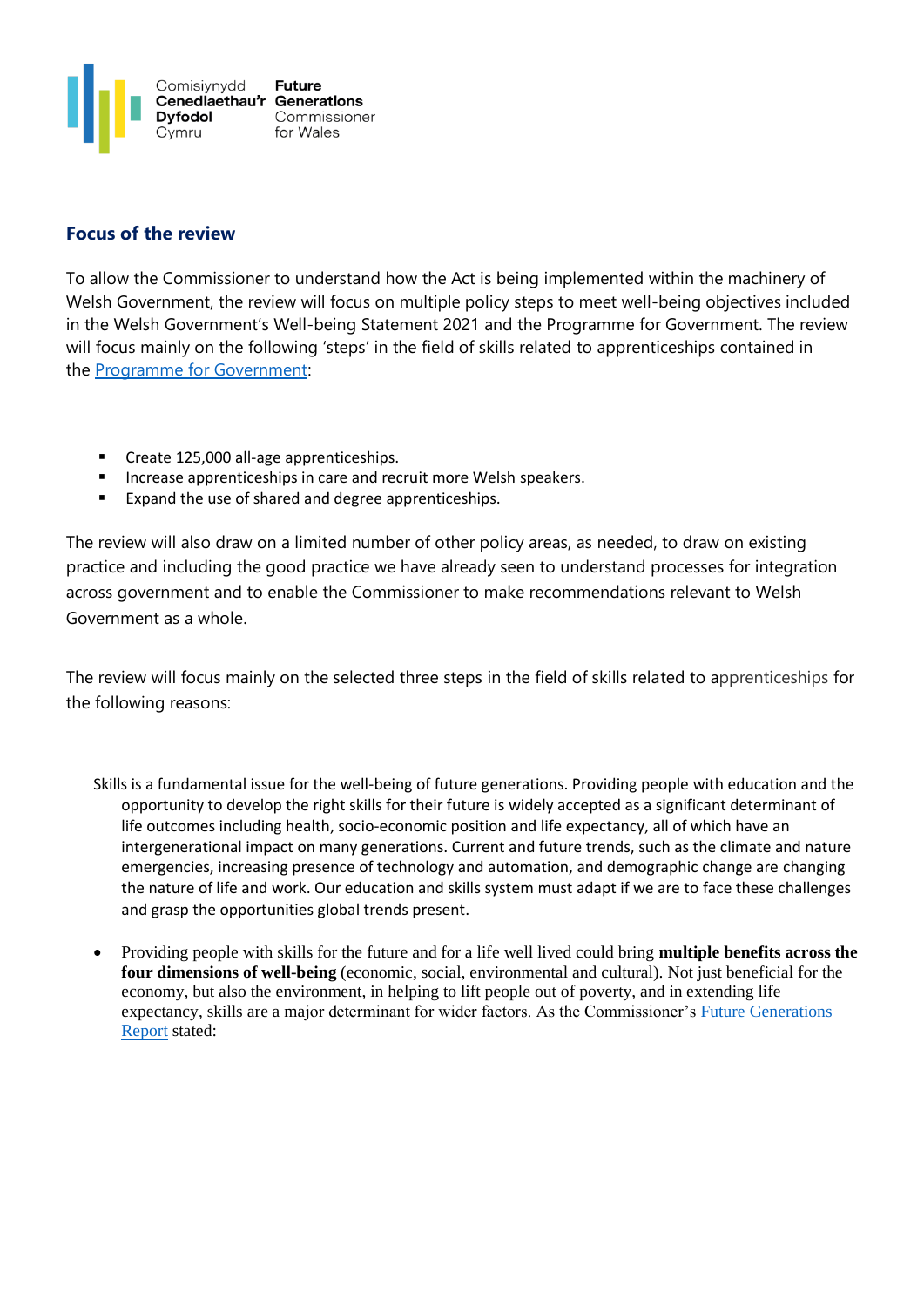

"*Having the right education and opportunities to develop the right set of skills is widely accepted as being one of the most significant determinants of their life outcomes including health, socio-economic position and life expectancy. The purpose of an education and skills system must go beyond just preparing people for work, it must prepare us for a life welllived."* (page 618: 2020).

- Skills is a **cross-cutting area** that spans across a range of government policy portfolios and departments, giving us insight into other policy processes alongside testing the Welsh Government's ability to integrate their work and contribute to the four dimensions of well-being.
- Skills is a **largely devolved** policy area.
- Skills is an area where Welsh Government has experienced changes in **workforce leadership**, enabling the Commissioner to test policy and process continuity.
- Skills is one of the Commissioner's six policy **areas of focus**, and so aligns this review with her wider strategic objectives. Skills is also a cross-cutting theme of the Commissioner's work on Covid recovery, encompassing housing, decarbonisation, equalities, culture, Universal Basic Income, a National Nature Service, and the green economy.
- Skills is a continuation of several pieces of high-profile and detailed work produced by the Commissioner, including:
- **EXECTE:** Future Generations Report 2020 [\(Chapter 5\)](https://www.futuregenerations.wales/wp-content/uploads/2020/06/Chap-5-Skills-for-the-Future.pdf)
- **[Manifesto for the Future](https://www.futuregenerations.wales/wp-content/uploads/2020/10/Manifesto-for-the-Future-FGCW1.pdf)**
- [A Fit for the Future Programme for Government](https://www.futuregenerations.wales/wp-content/uploads/2021/05/FGC-A-Fit-for-the-Future-Programme-for-Government.pdf)
- [Skills Through Crisis: Upskilling and \(Re\)Training for a Green Recovery in Wales](https://www.futuregenerations.wales/resources_posts/skills-through-crisis-upskilling-and-retraining-for-a-green-recovery-in-wales/)
- **[Education Fit for the Future in Wales](https://www.futuregenerations.wales/wp-content/uploads/2019/10/2019-10-16-Fit-for-the-Future-Education-in-Wales-1-1.pdf)**
- Given the extensive amount of work that has been carried out in this area, the Commissioner is satisfied that her office has comprehensively examined and recommended 'what' Welsh Government should do in this area, and can now move to consider 'how' the Act has been applied internally within Welsh Government.

# **Methodology**

In addition to the exploration of the machinery of government around the selected apprenticeship steps, the review will also gather evidence and examples of practices from other cross-cutting Welsh Government departments and policy areas, as necessary, to gain a more holistic understanding of how the Welsh Government is applying the Act internally.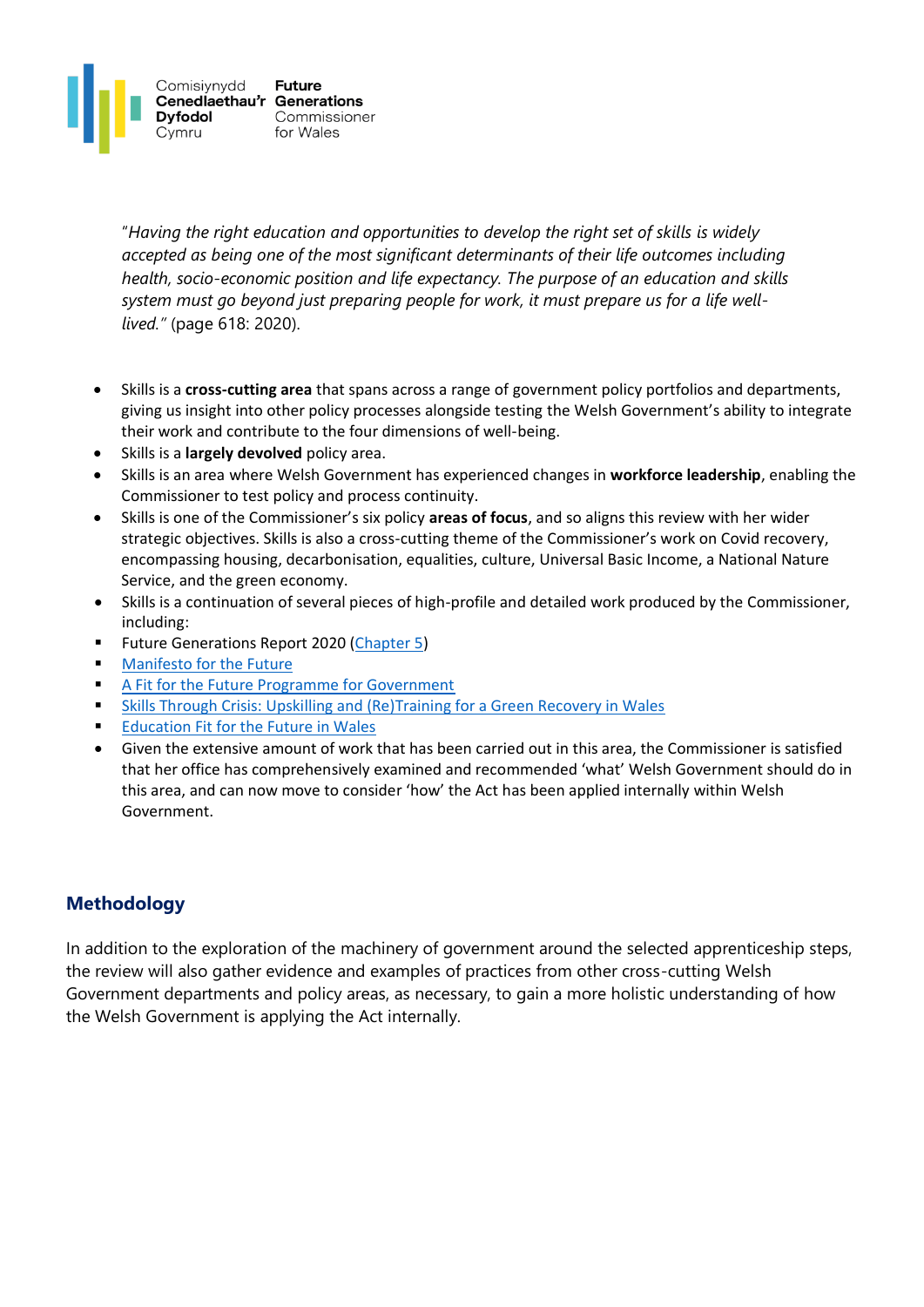

The review will include (indicative list):

- a review of research and documents, including publicly available documents;
- the commissioning of specific research:
- interviews with Welsh Government officials
	- o at the centre of government to gather further evidence, identify good practice and explore opportunities for early improvements;
	- o policy officials to understand how the system within which policy officials work is ensuring they act in accordance with the sustainable development principle in their policy processes in relation to apprenticeships and other policy areas, as necessary;
	- o interviews with relevant Welsh Ministers, the Permanent Secretary and key officials relevant to the review.
- Interviews with stakeholders, including representatives of relevant public bodies, organisations with relevance to apprenticeships and skills, trade unions, and third sector representatives and those in other areas relevant to the review;
- Interviews with individuals with lived experience.
- Workshops and events.

'Walking the talk' of the Act, and in the spirit of efficiency and proportionality, the delivery of the review's methodology will be finalised with the involvement of the Welsh Government.

# **Timelines and Stages**

Once initiated on 31 January 2022, it is intended that the review work will comprise of four Stages:

- Stage 1: Evidence gathering (February-August 2022). Requests for interviews and conducting interviews with Welsh Government and other relevant organisations, desk-based analysis and live feedback.
- Stage 2: Drafting the report and any recommendations (August 2022-November 2022).
- Stage 3: Publication of the report and recommendations (November 2022)
- Stage 4: Post-review work (from November 2022). Monitor and assess Welsh Government's response towards the findings and any potential recommendations contained in the final report, in accordance with section 22 of the Act.

## **Involvement**

The review will primarily involve Welsh Government officials. Other relevant organisations and individuals will be interviewed as part of this review, where necessary building on the important involvement